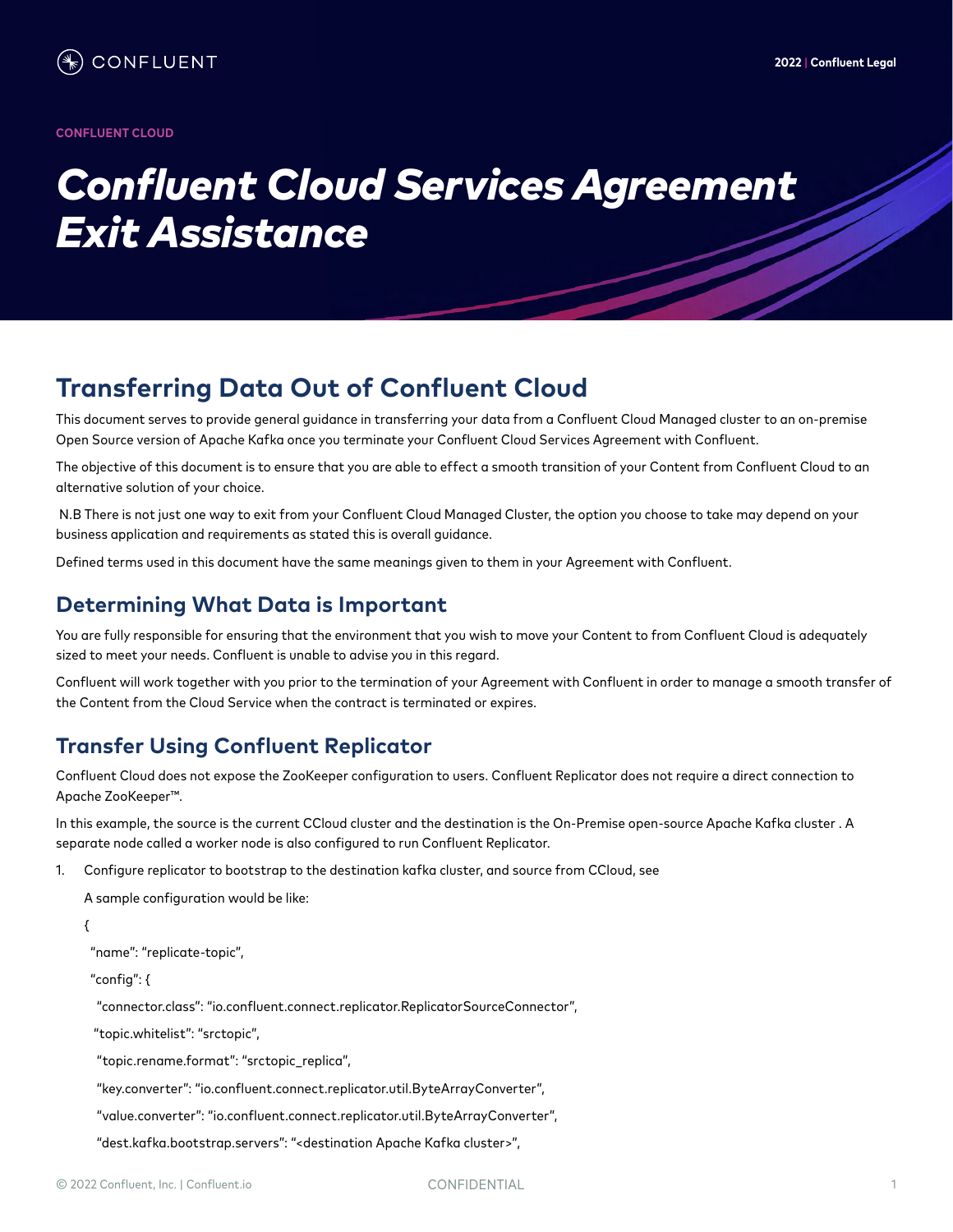"dest.kafka.security.protocol": "SASL\_SSL", #optional if security is enabled on destination

- "dest.kafka.sasl.jaas.config": "org.apache.kafka.common.security.plain.PlainLoginModule required username=\"dst-key\" password=\"dst-secret\";",#optional if security is enabled on destination
- "dest.kafka.sasl.mechanism": "PLAIN",#optional if security is enabled on destination
- "src.kafka.bootstrap.servers": "<your ccloud bootstrap endpoint>",

```
 "src.kafka.security.protocol": "SASL_SSL",
```
- "src.kafka.sasl.jaas.config": "org.apache.kafka.common.security.plain.PlainLoginModule required username=\"ccloud-key\" password=\"ccloud-secret\";",
- "src.kafka.sasl.mechanism": "PLAIN",
- "tasks.max": "1", #adjust to match the data volume you need to backup
- "confluent.topic.replication.factor": "1",
- "confluent.license": "license here" #Optional You can use the 30 days trial license

}

```
}
```
5. Run Confluent Replicator until all past data has been copied. Confluent Replicator reports lag in the JMX metrics that are exposed by the replicator worker JVMs. Each client emits its offset via an MBean with the following name:

kafka.consumer:type=consumer-fetch-manager-metrics,client-id={client.id}

Within the MBean, the following metrics measure lag:

{topic}-{partition number}.records-lag

The lag metrics should gradually approach zero and stabilize as Confluent Replicator runs.

At this point, the destination cluster is in sync with the origin CCloud cluster, and Confluent Replicator is copying data that is currently being produced to your origin cluster in near real-time.

#### **Retrieving Your Schemas from CCloud Schema Registry**

If you need to backup existing schemas from CCloud Schema Registry, you can follow those steps:

- List every subjects using the REST API https://docs.confluent.io/current/schema-registry/develop/api.html#get--subjects Example : curl --user <SR\_API\_KEY>:<SR\_API\_PASSWORD> https://<CCLOUD\_SR\_ENDPOINT>/subjects That will return a list of subject :
	- subject1
	- subject2 and so on
- For every subject, list the existing subject versions using the REST API https://docs.confluent.io/current/schema-registry/develop/api. html#get--subjects-(string-%20subject)-versions

Example : curl --user <SR\_API\_KEY>:<SR\_API\_PASSWORD> https://<CCLOUD\_SR\_ENDPOINT>/subjects/<subjectName>/versions That will return a list of versions :

 $-1$ 

- 2 and so on